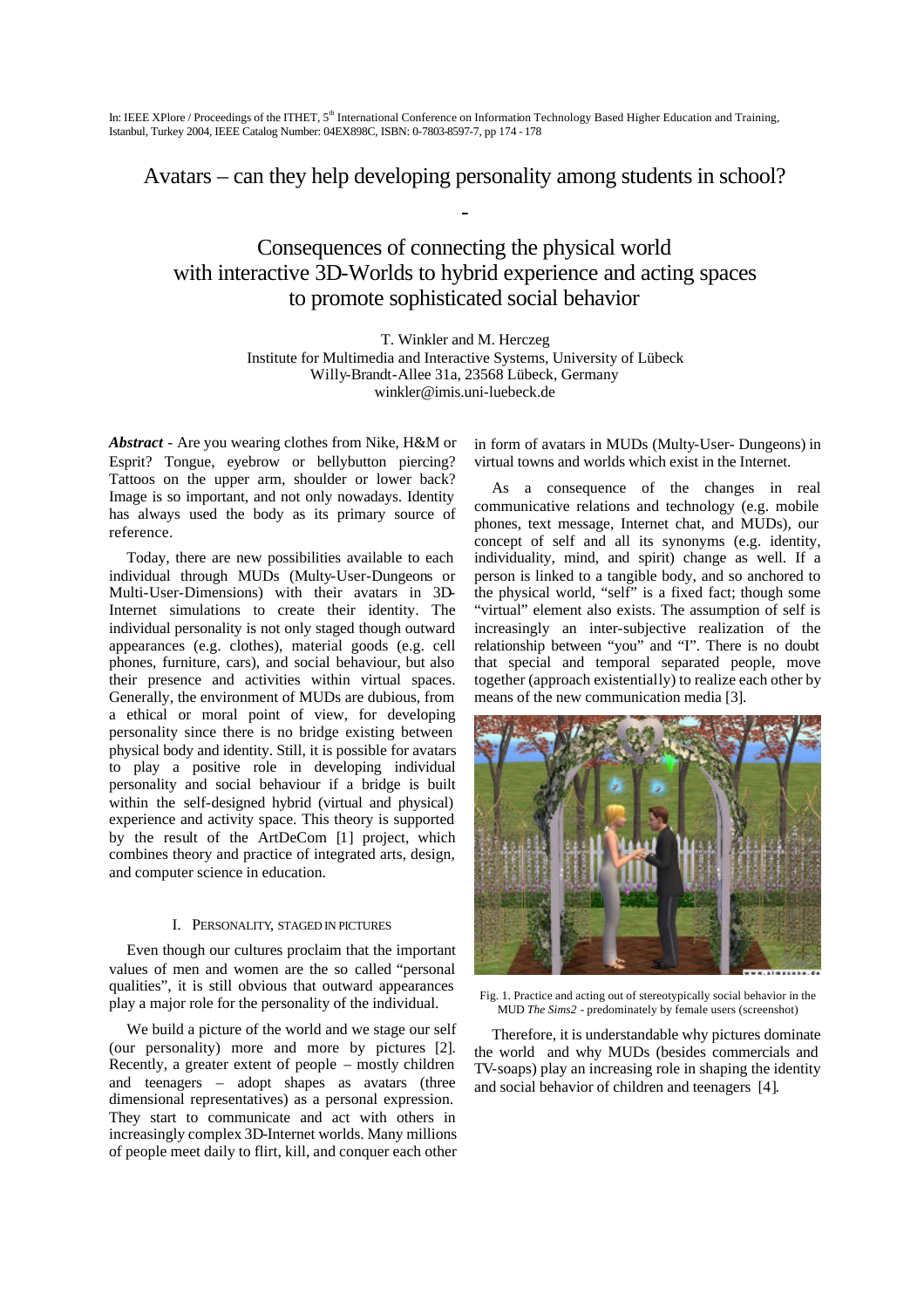#### II. PERSONALITY FORMED BY VIRTUAL SOCIAL BEHAVOR

From a historical point of view, social behaviour was predominately constituted by real, physical contact within the social community of others. However, in the last decades, mass media played and plays an increasing roll in the formation of, that what we call, personality or personal identity. Sales promotion and propaganda are accompanied with mass media (e.g. print, film and TV); and this molds the behavior of people. The interactive experience in MUDs surpass the classical mass media.

Inquiries have shown, "that children who have a preference for and play aggressive computer games demonstrate less pro-social behavior, such as donating money or helping someone [5]."



Fig. 2. Trying to rack up the most amount of "kills" in the virtual world of *Counter Strike*



Fig. 3. Practicing of early ethical and moral standards (i.e. on Middle Age level) by predominantly young males in the MUD *Dark Age of Camelot* (screenshot)

MUDs mold social behavior. This is most evident with players of the ego shooter (e.g. *Doom* or *Counter Strike*) genre. The children are obsessed with violence and trying to rack up the most amount of "kills". In

MUDs like, *Dark Age of Camelot*, or even, *The Sims Online*, the children and teenagers internalize behavior. In the programmed worlds, superficial behavior patterns are propagandized and they are detached from behavior linked to the physical world and multi-sensory experiences.

Sophisticated ethic or moral behavior patterns are cultivated. Only experience, linked to one's own physical body, enables the construction and the evolvement of self-dependent behavior in correlation to others (as individual social beings). Children and teenagers should have the possibility to reflect about their behavior in the real world: a world which incorporates the digital media.



Fig. 4. Avatar of a  $9<sup>th</sup>$  grader

#### III. INTERVENTIONS IN CULTIVATING PERSONALITY

Schools and other educational institutions are linked to humanistic tradition. Students should be encouraged to be free, independent persons, capable of social behavior with sophisticated ethical and moral standards. We should not ignore the computer game industry and how it is influencing social behavior. We must offer teachers the tools to teach children how to deal with digital technology which cultivates personality. These tools incorporate the virtual and physical worlds the children are confronted with outside of the schools.

With the model project *ArtDeCom* we developed, tested, and evaluated how students can design and program interactive 3D-worlds and avatars, based on objects and events within physical space. Teachers, researchers, and school children collaborated in various projects from conception to realization.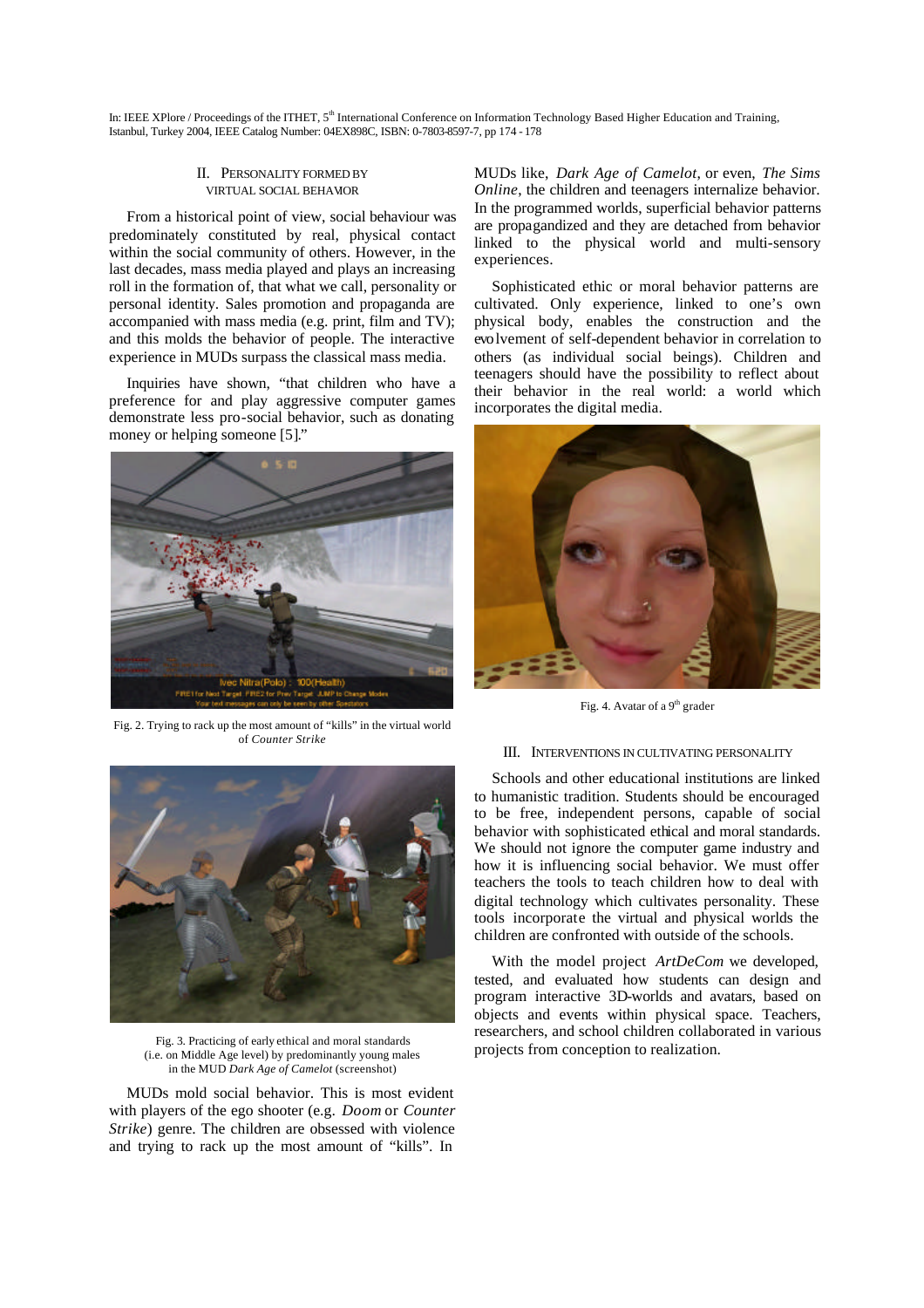

Fig. 5. Large staged projection of an interactive 3D-world on a building in town, created and inhabited by 9<sup>th</sup> graders.

The realization were hybrid environments where the digital 3D-world were projected back to the physical world. They created avatars and 3D-Internet worlds using a multiplicity of freeware, shareware, low cost software, trial versions, and beta versions. The combination of the programs: PhotoModeler Lite [6], Teddy [7], ViewPoint Scene Builder [8], AvatarLab [9], and Atmosphere [10], enabled the students not only to create themselves as avatars, but to create spaces to instigate social contacts beyond stereotypes.



Fig. 6. Social interaction in a self designed virtual space, projected in real space.

Point of origin is always the own body and the real physical environment.



Fig. 7. Portrait of a 9<sup>th</sup> grader

Since it is important for children not to get lost in the anonymity of the net, we projected the digital world back into the physical. Sensors and actuators were used to build a tangible bridge between the digital world and physical world. Sensors (e.g. picture recognition sensors) linked physical space with web-based interactive 3Dworlds in a hybrid environment.



Fig. 9. Interactive spider within a hybrid forest environment (9<sup>th</sup>-grader of the IGS-Schlutup, Germany, 2002)

In a new project, *KiMM* [11], a JAVA application (including *vfm*) will create events (e.g. object movement) within a virtual space (e.g. Adobe Atmosphere).



Fig. 8. Picture recognition with a LEGO-Cam sensor (e.g. *vfm*-Vision for MATLAB, which is based on *Vision for Windows*)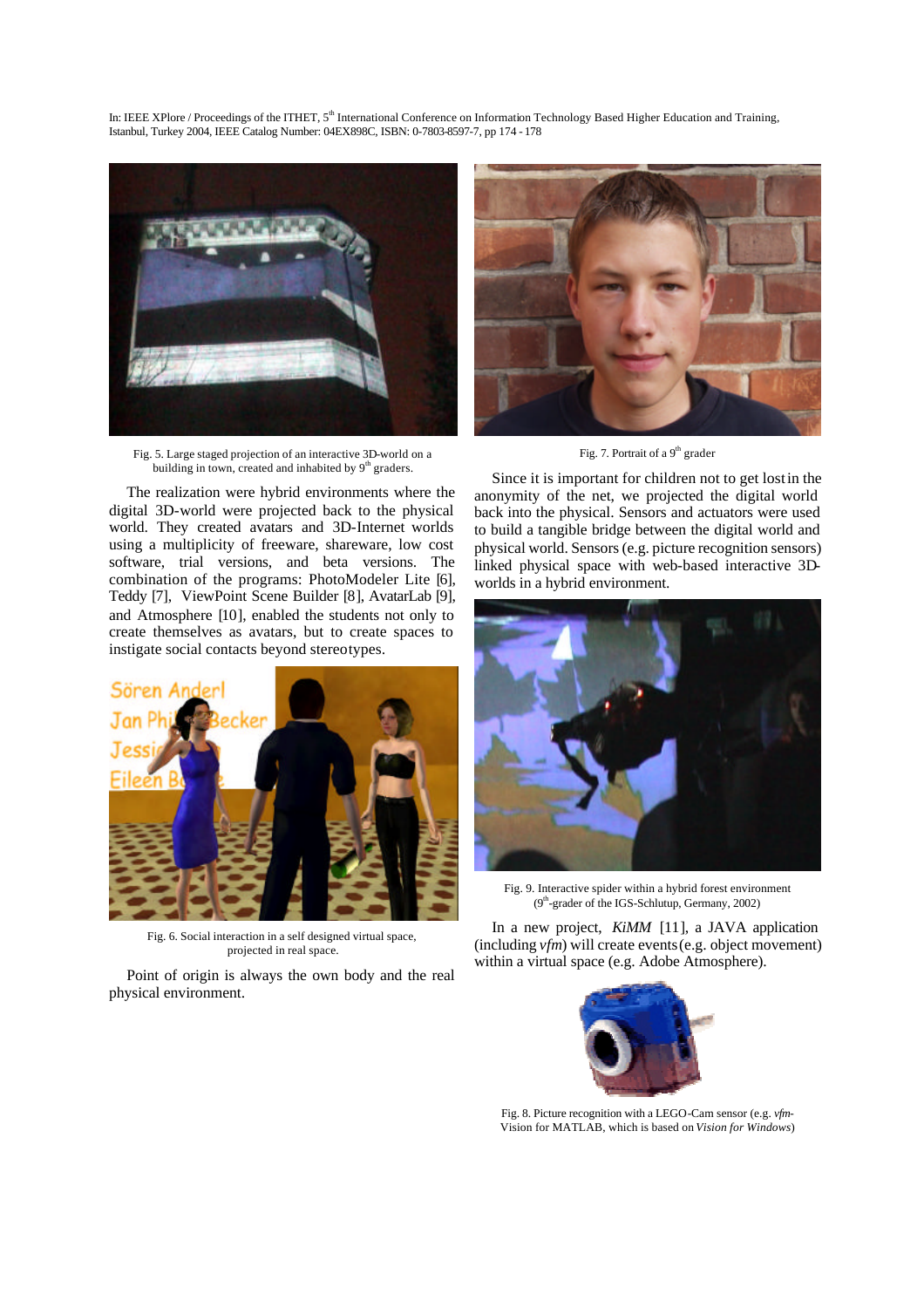Behavior in the virtuality of the Internet can be transferred to physical space by making the JavaScripts (e.g. JavaScripts for Atmosphere) accessible for microcomputers (e.g. the RCX by LEGO with the software RoboLab). Micro-motors and other actuators make Internet space tangible within the hybrid environments.

## IV. FURTHER EDUCATING TEACHERS AND UNIVERSITY **STUDENTS**

In order to enable teachers to incorporate methods mentioned above, we suggest the following six points:

*First*: Teachers must seek to understand the world of their students. Particularly those aspects concerning digital media (e.g. mobile phones, InterNet, computer simulation). They should examine the phenomena where the virtual and material overlap: where the experienced reality is appreciably subjected by the medial organization of reality.

*Secondly*: The teachers should use the possibility of reflecting on the hybrid culture, i.e. the appreciably changing relationship between people and their environment. This reflection should be used for introspection [12] in instruction.

As environmental beings, we are dependent on the development of opposite horizons (e.g. abstract information, symbols, media, technology), in order to collaborate with them. Hybrid learning environments are particularly suitable for differencing and augmenting and dealing with the relationship between system and subjectivity, structure and participant, code and Expression.

*Thirdly*: Teachers should learn to interconnect equally "traditional" and "new" media, methods, and teaching concepts.

Teachers should not launch blindly into the new media and use them in isolated environments, but rather in hybrid learning environments. This encourages a balance between both traditional media (e.g. blackboards, pin walls, physical models) and new interactive media (e.g. the 3D-Internet, sensors, and picture recognition).

*Fourthly*: The teacher's major goal should be to extend their communication with their students beyond just mediating information. They are accountable for the moderation of the mutual communication processes of the students. They should create learning situations where the students can learn on their own or use the teachers as advisors in a peripheral manner. In addition, the task of the teacher consists of creating references to real life situations with media-based instruction arrangements in hybrid learning spaces.

*Fifthly*: Instructors should expand their competence for learning consultation.

The substantial task of the teachers consists of promoting the students' competence of self organization, self learning, self-discipline, people and communication skills [13].

*Sixthly*: The further education programs and university study programs should encourage teamwork between teachers and schools.

They should create better learning conditions, by organizing projects in hybrid learning environments. This requires a reorientation on the part of the teachers and a change in the school system.

### V. SUMMARY

The sole use of digital communication and interaction media can be counter-productive for the development of the personality and the learning skills of students. This is particularly true with regard to the common use of Avatars in 3D-Internet worlds (MUDs).

Teachers should be able to offer students at their schools the possibility to produce hybrid learning spaces.

This encourages the students to reflect upon digital representations of themselves, deal with social identity within the phenomenon of digital worlds in context to their own physical environment.

In order to give teachers the ability to make this possible, it is not enough to teach them solely the current use of digital technology. Rather, they should learn, the why-and-how of hybrid learning spaces and their importance for school education.

### ACKNOWLEDGMENT

Special thanks to the the IGS Schlutup and the Bernt-Notke-Realschule in Lübeck. The paper is based on the interdisciplinary model-project "Theory and Practice of integrated Arts, Design and Computer Science in Education" (ArtDeCom) funded under the "Cultural Education in the Media Age" programme (KuBiM) of the German Bund-Länder-Commission (BLK), which was launched to develop and test ground-breaking models for the creative and competent use of new mediatechnologies and other innovations in the field of cultural education and training.

The following software tools have been used:

LEGO® Mindstroms Adobe Atmosphere (beta) Avatar Lab, Curious Labs FotoModeler Lite Teddy by Takeo Igarashi ViewPoint Scene Builder